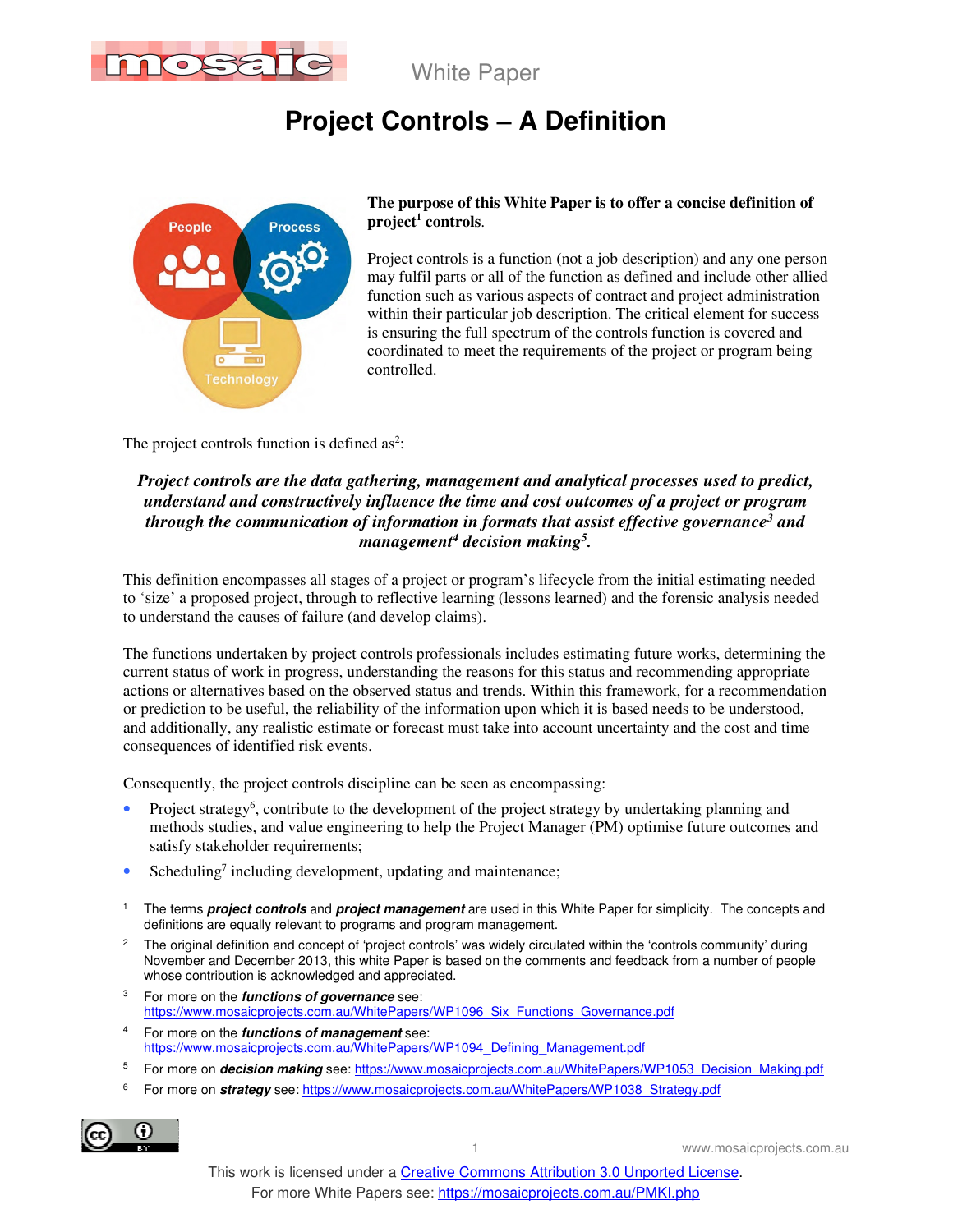# mosa

# White Paper

- Cost estimation<sup>8</sup>, cost engineering/control and benefits management;
- Risk management<sup>9</sup>, including maintaining the risk register and risk analysis/assessment;
- Earned Value Management<sup>10</sup> and Earned Schedule, including  $WBS<sup>11</sup>$ , OBS and other breakdown structures,
- Document control, records management, and data verification and traceability<sup>12</sup>;
- Supplier performance measurement / oversight (but excluding contract administration);
- Stakeholder analytics<sup>13</sup> and issues tracking<sup>14</sup> (but excluding stakeholder engagement and management);
- Some statistical aspects of quality control as they affect future performance and the prediction of project outcomes; plus any aspects quality directly linked to the management and performance of the project controls function itself such as measuring the quality of the data used for estimation (but excluding any direct involvement in the management of the work of the project).
- The elements of a project management methodology that integrate these disciplines both within the 'controls' domain and with other project management functions; including the management of the project controls function and processes;
- Monitoring and reporting on the project's performance against defined success criteria (and potentially assisting in establishing these criteria) $15$ ;
- Potentially elements of organisational governance, culture and ethics as they apply to project and program teams and affect their work<sup>16</sup>;
- Developing, maintaining and using relevant historical data sets (lessons learned / production rates / knowledge management / benchmarking / etc.); and
- $\bullet$  The ability to effectively communicate to management, the information generated by these processes<sup>17</sup>, including effective reporting, advising and influencing.

- 8 For more on **cost estimating** see: https://www.mosaicprojects.com.au/WhitePapers/WP1051\_Cost\_Estimating.pdf
- 9 For more on **risk management** see: https://www.mosaicprojects.com.au/WhitePapers/WP1047\_Risk\_Management.pdf
- <sup>10</sup> For more on **Earned Value** see: https://www.mosaicprojects.com.au/WhitePapers/WP1081\_Earned\_Value.pdf
- <sup>11</sup> For more on WBS see: https://www.mosaicprojects.com.au/WhitePapers/WP1011\_WBS.pdf
- <sup>12</sup> Data verification and traceability is becoming increasingly important with the advent of BIM and other integrated management tools. The controls function includes the ability to trace the origin, application, location, and history of each data element and maintaining a record of the changes and its use. This function may extent to ensuring appropriate quality checks and sign offs have been obtained before the information is used and managing 'design freezes' to ensure information is not inadvertently changed after it has been used and the consequences of any change are properly managed.
- <sup>13</sup> For more on tools and techniques for **stakeholder analysis** see: https://mosaicprojects.com.au/PMKI-TPI-075.php
- <sup>14</sup> For **issues management** see: https://www.mosaicprojects.com.au/WhitePapers/WP1089\_Issues\_Management.pdf
- <sup>15</sup> For more on **project success criteria** see: https://mosaicprojects.wordpress.com/2017/07/04/defining-project-success-using-project-success-criteria/
- <sup>16</sup> For more on **measuring governance and culture** see: https://www.mosaicprojects.com.au/Mag\_Articles/P026\_Measuring\_Culture.pdf
- <sup>17</sup> For more on **communicating controls information** see: https://mosaicprojects.com.au/PDF\_Papers/P186-Understanding\_Design.pdf



<sup>7</sup> For more on **scheduling** see: https://mosaicprojects.com.au/PMKI-SCH.php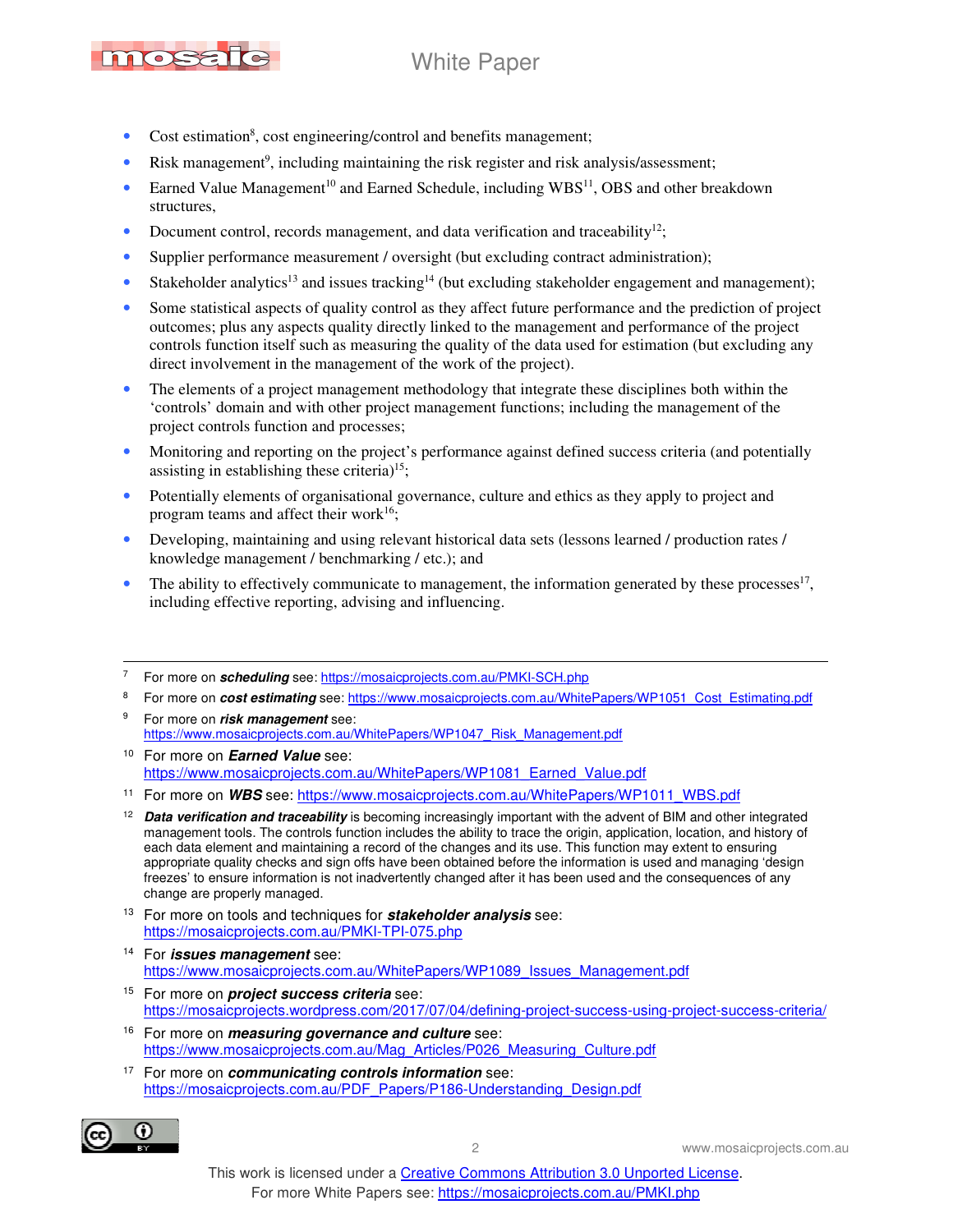

This proposed definition deliberately excludes the actual management of the project scope, including scope related disciplines such as quality control, and general management disciplines such as team development, stakeholder management and communication. 'Controls' information is often an important input to these functions and the capability of the managers and administrators in performing these functions affects the measurements and observations undertaken by the 'project controllers'; but the 'controls' role is information generation; managements role is making effective use of the information.

#### **Managing Project Controls**

The elements of managing the project controls function include:

- 1. **Standardising processes**. Moving to an integrated standardised set of processes helps generate consistent information for use by management and allows the easy movement of controls staff between projects.
- 2. **Ensuring data integrity**. Reliability and traceability of controls data is essential to analysis and reporting.
- 3. **Staff training and development**. Controls staff need to be encouraged to upskill.
- 4. **Continuous improvement**. Developing the capability to continuously improve the controls function including deploying aspects of agile, light, lean and Six-Sigma.

#### **Advocating for Controls**

Project controls is not a passive function – one of the important functions of project controllers, particularly senior project controls professionals and PMO Managers<sup>18</sup>, is advocating the value of effective project controls. This include measuring the 'value of controls', highlighting the contribution of effective controls to the creation of value and supporting a culture of openness and transparency. Project controls information is an important input to effective governance<sup>19</sup> and strategic management as well as at the tactical level of project management.

### **Separating management<sup>20</sup> from 'project controls'**

It is important to separate the controlling part of management (the actual administration and direction of the workforce) from the 'project controls' function of observation, measurement, and analysis; and based on its findings, providing advice to management.

The primary function of management is directing and controlling work (PMI's 'executing' and 'monitoring and controlling') to control the work, management needs a 'control system' and the management controls system needs a baseline that defines 'in control' (the project plan), information that indicates how far 'out of control' the work currently is (both of which are in the domain of project controls), and a process for correcting the situation to bring the work back into control (implementing corrective and preventative actions – the domain of project management).

Some information pertaining to current performance is derived by the project controls team; other aspects are integrated into the management and performance of the work. Two examples are:

<sup>19</sup> For more on **governance** see: https://www.mosaicprojects.com.au/WhitePapers/WP1096\_Six\_Functions\_Governance.pdf

<sup>&</sup>lt;sup>20</sup> Project management is defined as 'The application of knowledge, skills tools and techniques to lead and direct the work of a project organisation'. For a discussion on basis of this definition see: https://mosaicprojects.wordpress.com/2016/08/11/seeking-a-definition-of-a-project/



<sup>&</sup>lt;sup>18</sup> For more on **PMOs** see: https://www.mosaicprojects.com.au/WhitePapers/WP1034\_PMOs.pdf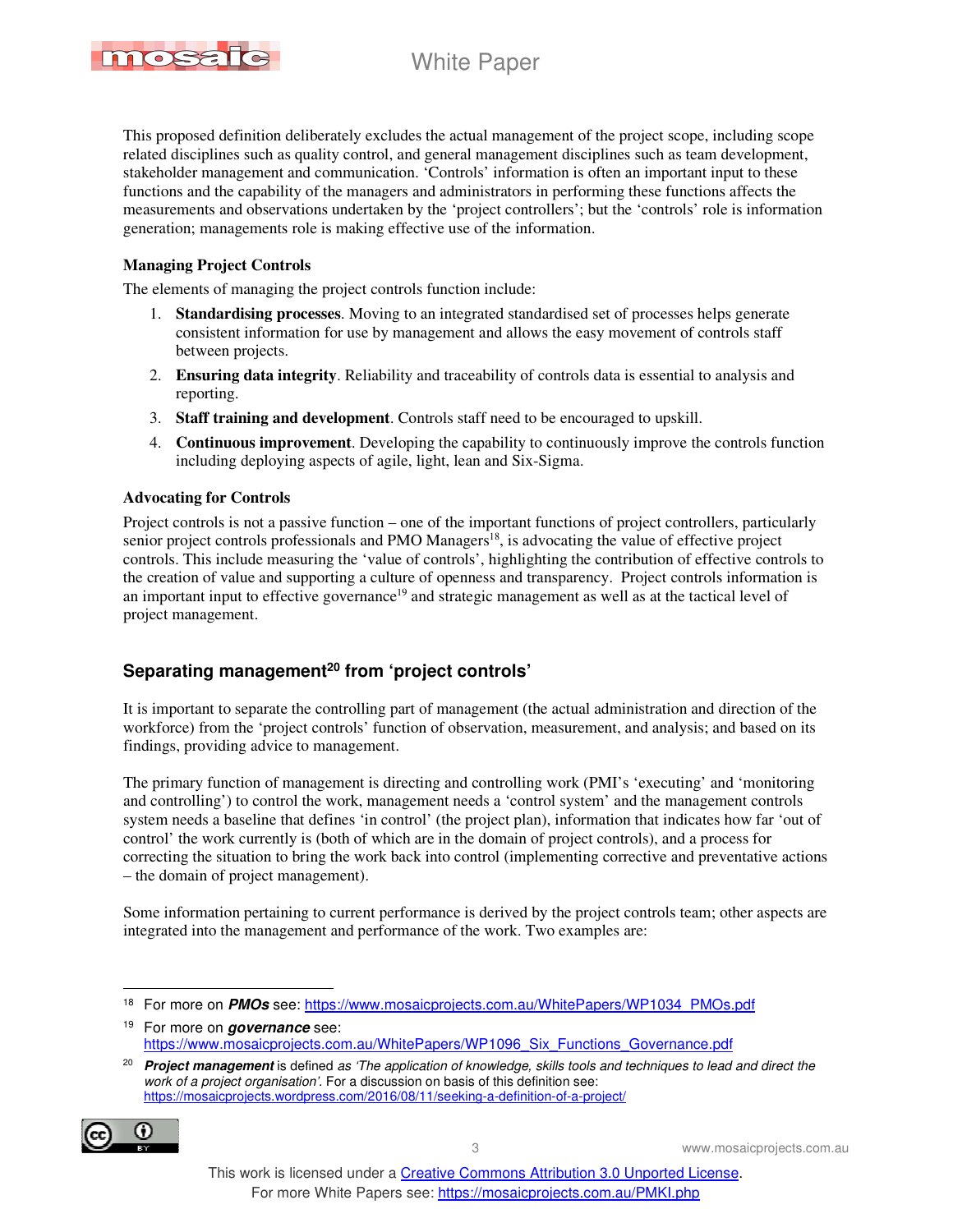## White Paper



- **Quality Assurance:** Quality is an integral part of doing the work quality is built into the fabric of a process in exactly the same way team performance is. Project controls is not involved with the direct management of the work and therefore cannot be involved with the direct management of quality (quality is designed in not inspected in). Even quality inspections (traditional quality control) are simply work undertaken by the project team to complete the required scope. There are activities in the schedule and have associated costs, etc but are fundamentally the same as digging holes or pouring concrete.
- **Contract Administration** is also an integral part of doing the work. Project controls is not involved with the direct management of the work and therefore cannot be involved with the direct management of contractor and the processes of payment, etc. Administering a contract is fundamentally the same as directing the work of employees in a project team, a management function.

Planning and controlling are inexorably linked. Plans form the basis for control. There are four primary components of controlling:

- **Establishing performance standards**: establishing the criteria by which methods and results will be evaluated.
- **Performance measuring**: recording and reporting work in progress and completed.
- **Performance evaluating**: appraising work in progress and results secured.
- **Performance correcting**: regulating and improving methods and results.

Performance measuring is definitely a 'controls function', performance correcting a 'management function'; responsibility for the other two elements may be shared between controls and management.

#### **Summary**

The purpose of this White Paper is to define the specialist skill set of 'project controls' and promote the concept that managers benefit from the analysis and insight developed by project controls specialists. Project controls specialists contribute to management in several key areas:

- The development of the project plan is the responsibility of management supported by the project controls professionals in the areas defined above. Project controls professionals work with the team and other stakeholders to plan the optimum way of accomplishing the work.
- The surveillance aspects of time, cost and risk are intimately linked to the accomplishment of scope, to the quality standards required by the stakeholders<sup>21</sup>. The 'project controllers' measure the actual performance of the team against the agreed plan and use this data to recommend future actions and predict outcomes but are not directly involved with the management of project work. by the contractors and project team

**This means:** Project Controllers are the experts who gather, manage and analyse data to generate useful information and insights for others to use. And the primary users of the 'controls information' are the project management team and the project governance and oversight entities within the organisation such as PMOs and 'project control boards' (PCBs).

Most authorities recognise that it is impossible to effectively manage or govern a project (or program) in the absence of reliable information on the current status of work in progress, and reliable predictions of future outcomes. This is supported by the definition proposed in this White Paper, with the key delineator between 'controls' and 'management' being the recognition that it is management's role to make use of the information and advice generated by the controls professionals.

<sup>21</sup> For more on **project surveillance** see: https://www.mosaicprojects.com.au/WhitePapers/WP1080\_Project\_Reviews.pdf